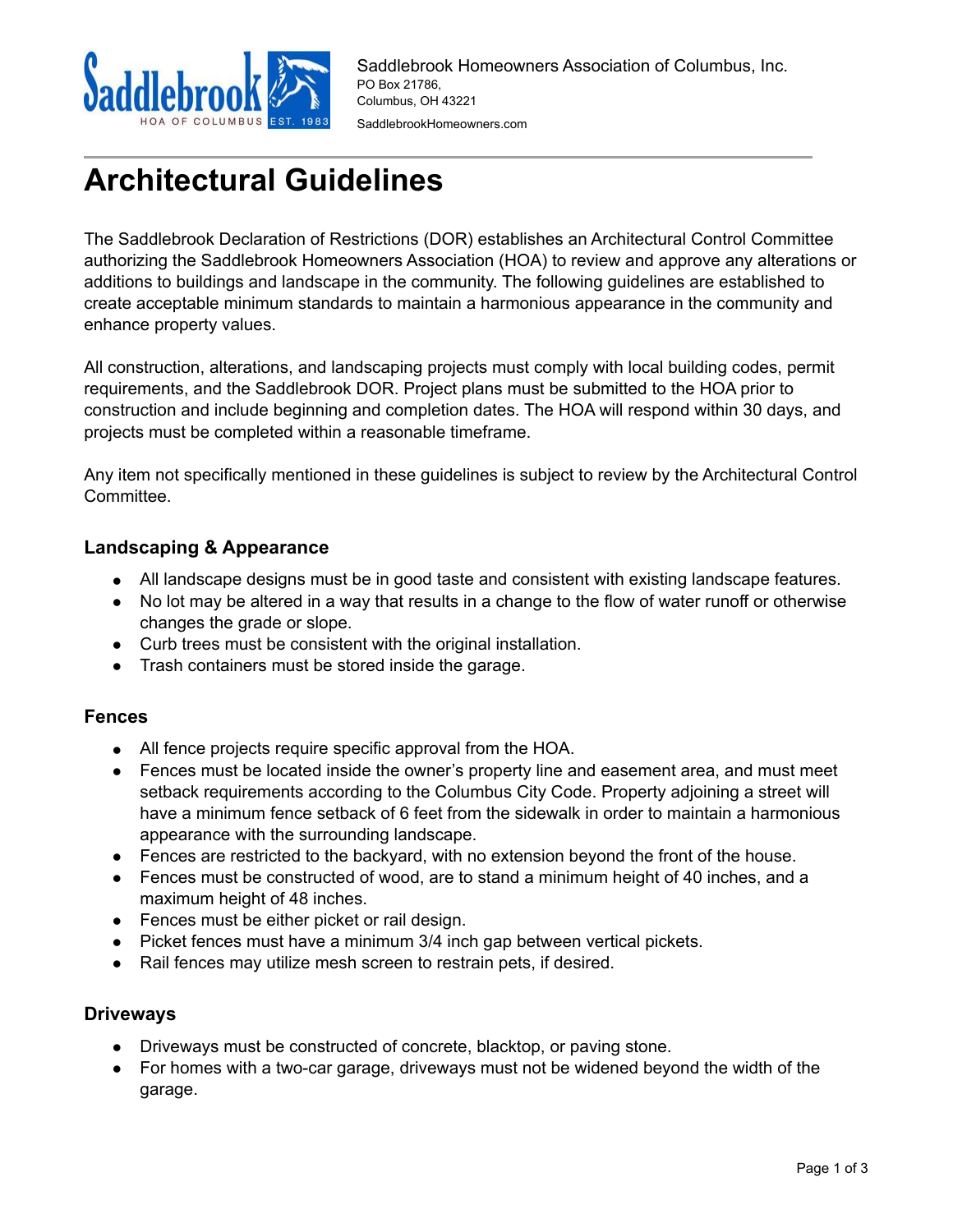• For homes with a single-car garage, the driveway width may be increased to no more than 8 feet wider than the garage. Curb access must not be disturbed. Code and permit requirements still apply, and specific approval of the HOA is required.

## **Buildings and structures**

- No awnings are permitted in the front of a residence.
- No installation of permanent above ground swimming pools is permitted.
- Decks, patios, and screened-in porches must be complementary to the landscape and be consistent with existing building material.
- Alterations and additions to residential buildings must be consistent with existing structure in design, material, and color. Windows, siding, roof pitch, gutters, shingles, doors, and foundation must match the design and materials used in the existing structure.
- No roof-mounted or freestanding antennas are permitted.
- Satellite dishes must be 39 inches or less in diameter and mounted on the back of the building.
- Flagpoles are limited to 6 feet in length and must be mounted to the house.
- No permanent commercial signs are permitted.
- No storage pads are permitted in the front or side of a building.
- Basketball hoops are restricted to the driveway only.
- One storage shed per address is allowed and must adhere to the "Storage Shed Requirements" outlined in this document.

# **Storage Shed Requirements:**

#### **Approval**

Storage sheds constructed prior to June 25, 2020 must register with the association to be grandfathered in.

To register, email [info@saddlebrookhomeowners.com](mailto:info@saddlebrookhomeowners.com) and include the following information: Dimensions (length, width and height), drawing of location on property and a photo.

Any storage shed on the property that has not been registered with Saddlebrook HOA by December 31, 2020 will be expected to adhere to the requirements below.

Sheds added to a homeowner's property after June 25, 2020 must adhere to the following requirements

Homeowners must submit storage shed requests to: [info@saddlebrookhomeowners.com](mailto:info@saddlebrookhomeowners.com) Email request must include:

- Aerial drawing of the desired shed placement.
- (Legible hand-drawn submissions are acceptable)
- Shed length, width, square footage and overall height.
- Anticipated construction and completion dates.

## **Quantity**

Only one shed per lot will be approved.

## **Use**

Sheds shall not, under any circumstances, be used as a living space.

## **Location**

Sheds may be located only within the building setback lines and must be in the backyard.

● Homeowners must submit a drawing of the shed and desired placement on their property to the HOA for approval. Approvals will be issued in writing or via email.